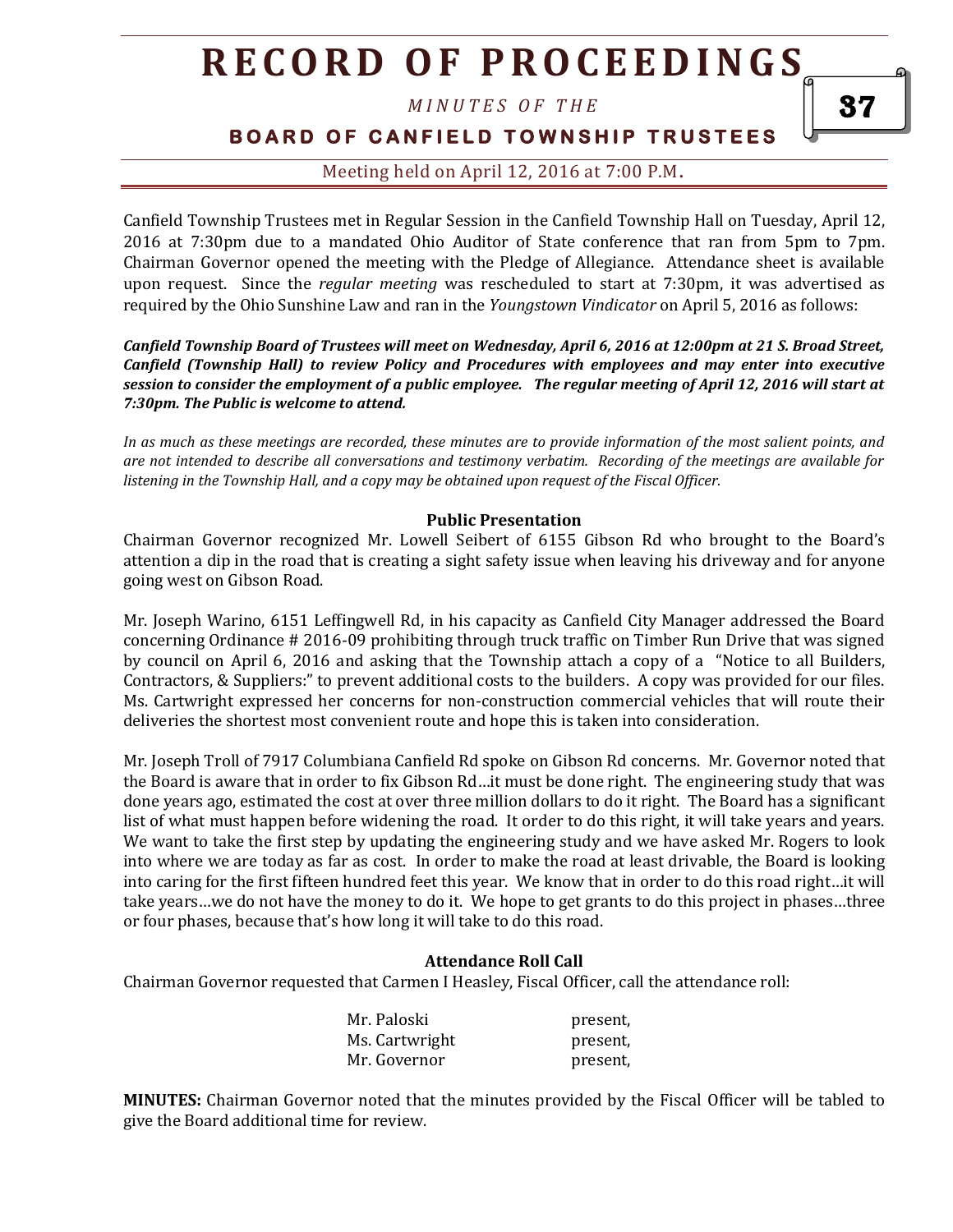38

*M I N U T E S O F T H E* 

### **BOARD OF CANFIELD TOWNSHIP TRUSTEES**

Meeting held on April 12, 2016 at 7:00 P.M**.**

**SHERRIFF QUARTERLY REPORT:** Chairman Governor recognized Major William Cappabianca and Major Jeffery Allen. Major Allen presented the report. Majors Allen and Cappabianca reviewed the benefits that the Township receives as a result of its contract with the Mahoning County Sherriff's Department.

**ADMINISTRATOR/ROAD SUPERINTENDENT REPORT:** Chairman Governor requested questions and/or comments on the Administrator/Road Superintendent's report. Ms. Cartwright understood that the recycling meeting had taken place and asked Mr. Rogers if there were any changes to report. Mr. Rogers noted that the programs will remain the same and the Township will receive the same funds as the previous year. Signage was also discussed around the recycling area.

Ms. Cartwright asked Mr. Rogers at the last meeting to address road conditions in front of Fire Station II and thanked Mr. Rogers for doing so.

Fiscal Officer Heasley asked Mr. Rogers if he had the opportunity to discuss sanitary billing cost with the county for the Township's Community Park. Mr. Rogers noted that he had given one year of water usage (meter readings) and was told by the person that does the billing that he would correct our invoices. Fiscal Officer asked Mr. Rogers to provide her with the name of the person by email, so if the next billing is not corrected, she can contact the person directly.

Mr. Paloski asked for a basement water issue update. Mr. Rogers noted heavy rain yesterday and about the same amount of water was visible. Mr. Rogers would like to camera the footer drains. The Board agreed so we can see what we are dealing with for the next step.

The paving program was discussed. Mr. Paloski agrees with the streets on list need done. Ms. Cartwright did not have the opportunity to drive the Township Roads. Boardman is looking for our list of street…Mr. Rogers noted sooner is better. ODOT Street paving program was discussed.

Mr. Rogers explained issues with the heating system at Fire Station II. He is in the process of obtaining estimates. Fiscal Officer noted that the budget was reduced in that fund and we may need the estimates and a special meeting to discuss that line item before entertaining a motion to spend money. Ms. Cartwright noted other items that need to be looked at, so a hard look at the budget is warranted.

Mr. Rogers reported that zoning has total estimated structure valuations of \$3,356,271 and total permit fees collected of \$20,794. The report was accepted as presented.

**FISCAL OFFICER'S REPORT:** Chairman Governor called on the Fiscal Officer, Carmen I. Heasley, to present the financials. Fiscal Officer reviewed warrants and electronic payments. Ms. Cartwright asked about moving \$500,000 from Star Ohio Plus into a CD as previously discussed. Investments were discussed in detail. Moving \$500,000 from Star Ohio Plus was agreed upon by the Board. Fiscal Officer noted 1% offer from Home Savings for a 90 day period not to exceed \$250,000 deposit that would be FDIC insured. Other funds with Home Savings are collateralized as required by ORC. Fiscal Officer offered concerns with the amount of funds in Farmers National over the FDIC safety net, although we have a collateralization agreement with Farmers National.

Ms. Cartwright addressed the need for a budget meeting since the budget is still over by some \$580,000 and the Fiscal Officer indicated that mid-May would be the best time. The report was accepted as presented.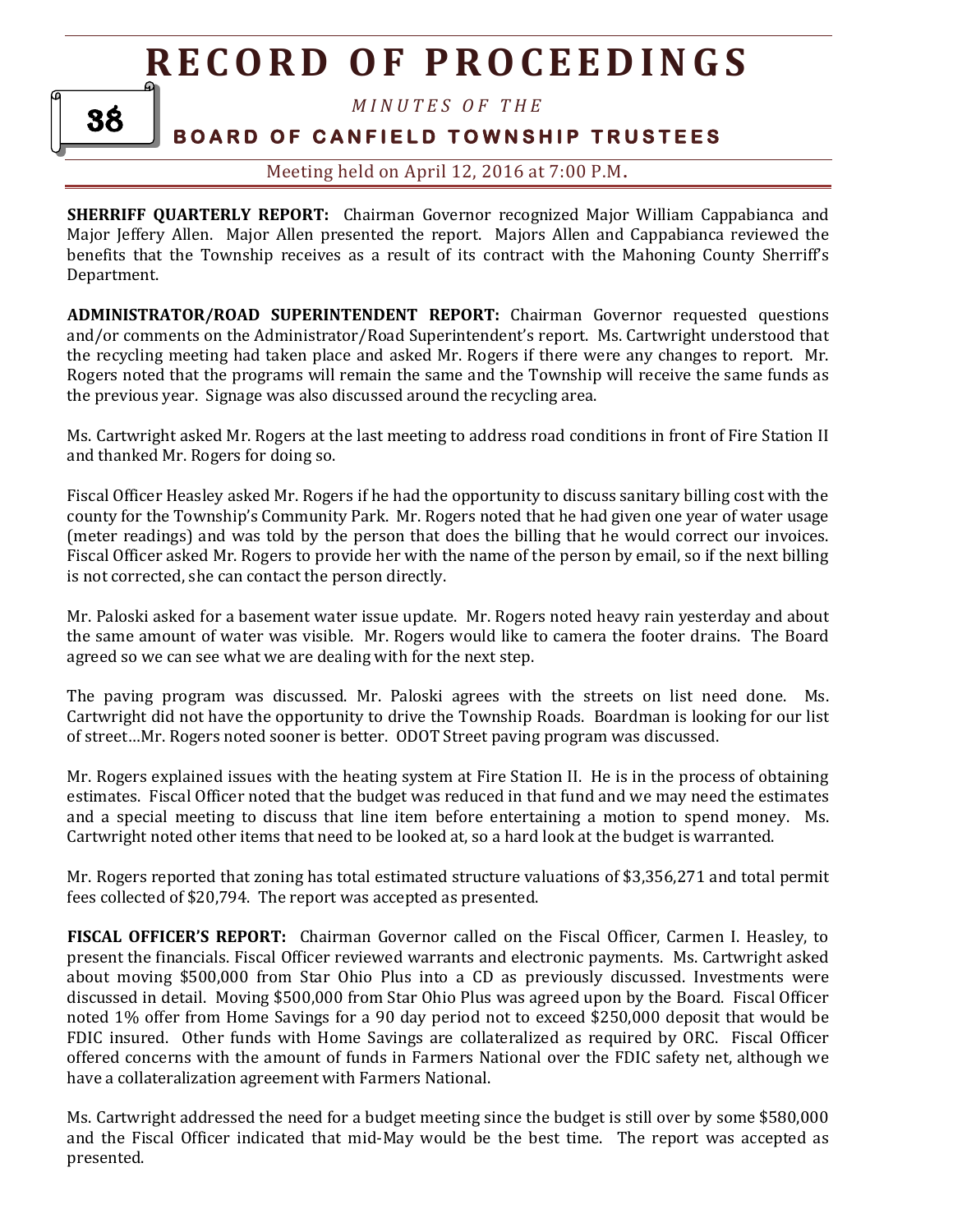*M I N U T E S O F T H E* 

### **BOARD OF CANFIELD TOWNSHIP TRUSTEES**

Meeting held on April 12, 2016 at 7:00 P.M**.**

#### **NEW BUSINESS RESOLUTION 2016-04-12-51 Warrants & Electronic Payments**

Mr. Governor moved to approve Warrants #11019 thru #11035, electronic payments 114-2016 thru 126-2016 as general & payroll obligations of the Township in the amount of \$20,884.71. The Motion was seconded by Ms. Cartwright. Roll Call: Mr. Paloski, yes; Ms. Cartwright, yes; Mr. Governor, yes. Motion carried 3 to 0.

#### **RESOLUTION 2016-04-12-52 Pebble Beach Storm Sewer Advertisement**

Mr. Governor moved to approve the advertisement in the *Youngstown Vindicator's* legal notices for the Pebble Beach Storm Sewer Project PID # 98613. The advertisement will run a total of four (4) times on Wednesdays and Fridays, beginning on Friday, April 15th thru Wednesday, April 27th with the bid opening on Friday, May 6th at 10:35 a.m. The Motion was seconded by Mr. Paloski. Roll Call: Mr. Paloski, yes; Ms. Cartwright, yes; Mr. Governor, yes. Motion carried 3 to 0.

**TRUSTEES COMMENTS:** Mr. Governor brought the Board up to date on the Flower Mill court case.

Good Evening Canfield will be held this Thursday evening at 5:30pm. Ms. Cartwright noted that she had invited Mr. Rogers to attend.

Mr. Governor advised the Board that the Canfield Soccer Club is interested in renting storage space at the Township Community Park building. The building was measured and research was done to determine proper rental fees to charge. The determined rate would be \$100 - \$120 per month. Mr. Rogers will contact the soccer club to make sure they are interested…contact the prosecutor's office for a contract and then put together a motion for the following meeting after we have a proper contract ready. Bathroom rental was also discussed.

Ms. Cartwright advised the Board that she has requested clarification on two items discussed with the employees as it pertains to the Township's Policy and Procedures.

Mr. Rogers advised the Board that he received a letter from the Mahoning County Health Department as it pertains to the license we have at the park. Someone from the staff has to be certified with a level II license and get the certificate. It requires attending a two day of class with a two hour test at the end of the classes. The certificate is required should someone rent the building and brings in catered food using warmers. The cost is \$180.00. It is part of the Ohio Administrative Code passed this year.

Mr. Rogers reported on concerns with a vacant home on Fairway Dr. and that the Sheriff's Department is now involved due to vandalism.

**Next Meeting Dates:** Special meeting on April 26 at 8:30am to 10:30am with Public Works employees. The next regular meetings will be held later on April 26 & May 10 at 7:00pm. A special budget workshop will be held on May 17 at 2pm and will be advertise to deal with other business of the Board.

39